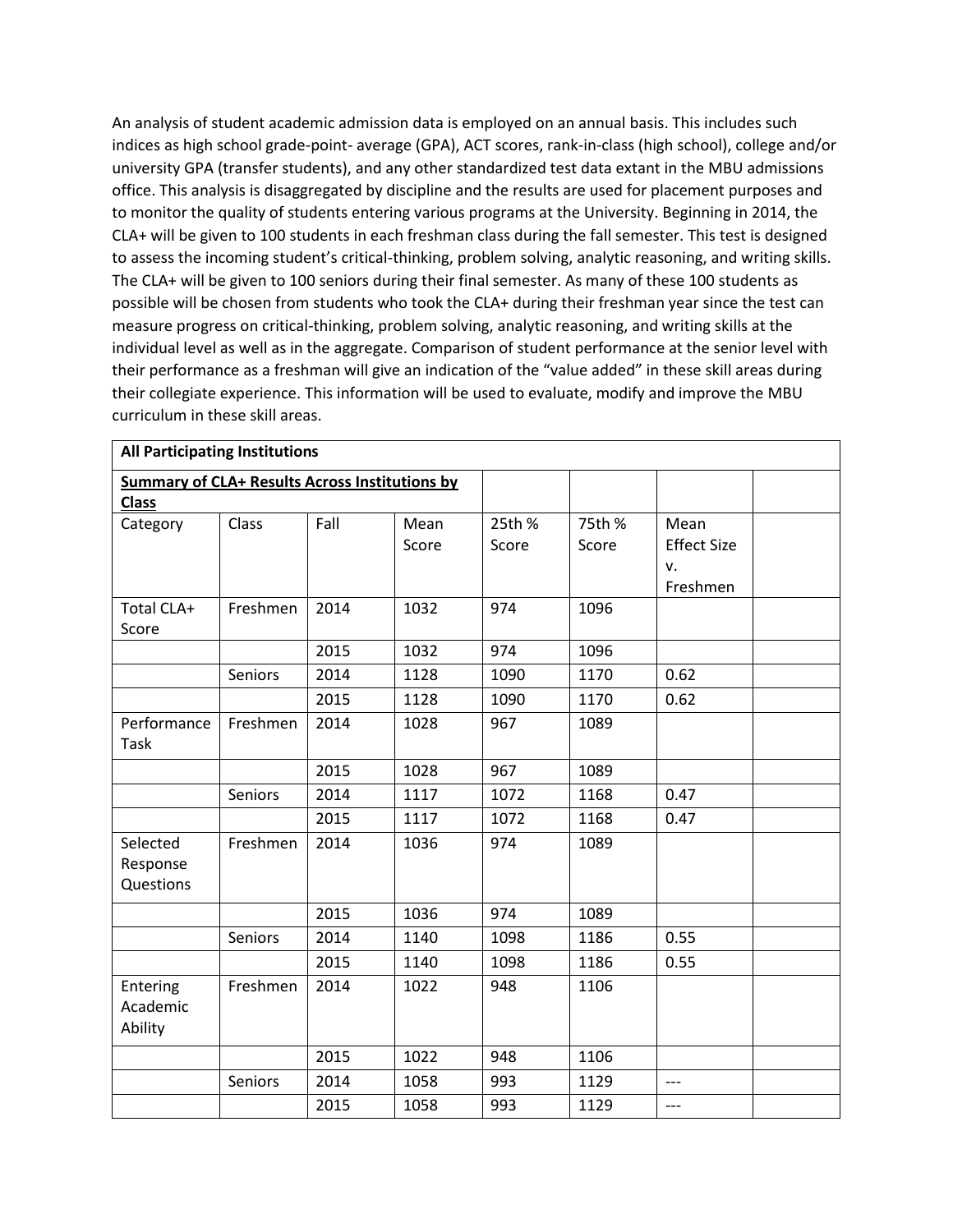| <b>MBU Results</b>                                            |        |               |                 |              |            |           |          |  |  |
|---------------------------------------------------------------|--------|---------------|-----------------|--------------|------------|-----------|----------|--|--|
| <b>Distribution of Mastery</b>                                |        |               |                 |              |            |           |          |  |  |
| Levels                                                        |        |               |                 |              |            |           |          |  |  |
| Year                                                          | Mean   | Mean          | Percent         | Percent      | Percent    | Percent   | Percent  |  |  |
|                                                               | Total  | Mastery       | <b>Below</b>    | <b>Basic</b> | Proficient | Accomplis | Advanced |  |  |
|                                                               | $CLA+$ | Level         | <b>Basic</b>    |              |            | hed       |          |  |  |
|                                                               | Score  |               |                 |              |            |           |          |  |  |
| <b>Fall 2014</b>                                              | 970    | <b>Basic</b>  | 56.0%           | 24.0%        | 20.0%      | $---$     | 0.0%     |  |  |
| <b>Fall 2015</b>                                              | 975    | <b>Basic</b>  | 46.0%           | 35.0%        | 13.0%      | 6.0%      | 0.0%     |  |  |
|                                                               |        |               |                 |              |            |           |          |  |  |
| CLA+ Sub scores: Performance Task: Distribution of sub scores |        |               |                 |              |            |           |          |  |  |
| (percentages)                                                 |        |               |                 |              |            |           |          |  |  |
| Task/Scale                                                    | Year   | $\mathbf{1}$  | $\overline{2}$  | 3            | 4          | 5         | 6        |  |  |
| Analysis &                                                    | 2014   | 7.0%          | 45.0%           | 38.0%        | 9.0%       | 0.0%      | 0.0%     |  |  |
| Problem                                                       |        |               |                 |              |            |           |          |  |  |
| Solving                                                       |        |               |                 |              |            |           |          |  |  |
|                                                               | 2015   | 11.0%         | 41.0%           | 34.0%        | 14.0%      | 0.0%      | 0.0%     |  |  |
| Writing                                                       | 2014   | 1.0%          | 42.0%           | 48.0%        | 8.0%       | 0.0%      | 0.0%     |  |  |
| Effectivenes                                                  |        |               |                 |              |            |           |          |  |  |
| S                                                             | 2015   | 4.0%          | 42.0%           | 41.0%        | 11.0%      | 1.0%      | 0.0%     |  |  |
|                                                               |        |               |                 |              |            |           |          |  |  |
| Writing<br>Mechanics                                          | 2014   | 0.0%          | 23.0%           | 55.0%        | 22.0%      | 0.0%      | 0.0%     |  |  |
|                                                               |        |               |                 |              |            |           |          |  |  |
|                                                               | 2015   | 1.0%          | 25.0%           | 48.0%        | 25.0%      | 0.0%      | 0.0%     |  |  |
|                                                               |        |               |                 |              |            |           |          |  |  |
| <b>Selected - Response Questions: Mean</b>                    |        |               |                 |              |            |           |          |  |  |
| <b>Scores</b>                                                 |        |               |                 | 75th %       |            |           |          |  |  |
| Task/Scale                                                    | Year   | Mean<br>Score | 25th %<br>Score | Score        |            |           |          |  |  |
| Scientific &                                                  | 2014   | 491           | 420             | 567          |            |           |          |  |  |
| Quantitative                                                  |        |               |                 |              |            |           |          |  |  |
| Reasoning                                                     |        |               |                 |              |            |           |          |  |  |
|                                                               | 2015   | 491           | 405             | 567          |            |           |          |  |  |
| Critical                                                      | 2014   | 477           | 411             | 548          |            |           |          |  |  |
| Reading &                                                     |        |               |                 |              |            |           |          |  |  |
| Evaluation                                                    |        |               |                 |              |            |           |          |  |  |
|                                                               | 2015   | 473           | 404             | 538          |            |           |          |  |  |
| Critique an                                                   | 2014   | 500           | 442             | 536          |            |           |          |  |  |
| Argument                                                      |        |               |                 |              |            |           |          |  |  |
|                                                               | 2015   | 533           | 448             | 611          |            |           |          |  |  |
|                                                               |        |               |                 |              |            |           |          |  |  |
|                                                               |        |               |                 |              |            |           |          |  |  |
|                                                               |        |               |                 |              |            |           |          |  |  |